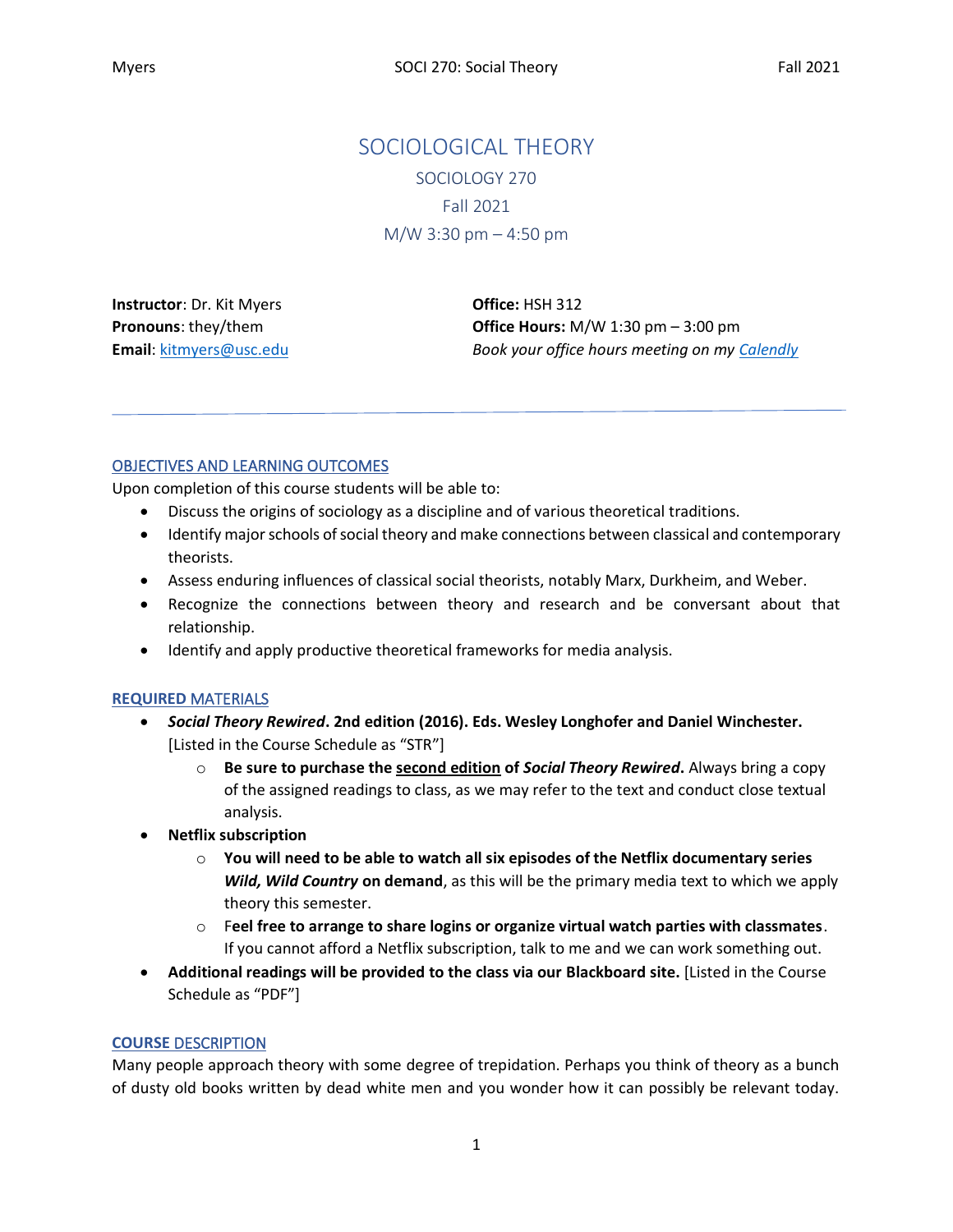Perhaps you are intimidated by the dense 19<sup>th</sup> century prose and deep intellectual labor. If so, you are not alone! Take a deep breath and try to let those fears go. Engaging with theory can be one of the most intellectually stimulating and enriching experiences you'll ever have! I have loved social theory ever since my first year of college and I'm here to guide you through some of the foundational texts of the sociological cannon.

But, why study theory? Perhaps you've heard the adage: Those who do not study history are doomed to repeat it. The fundamental wisdom here is that, to know where we are going, we must know where we came from and how we got here. Like the study of history, the study of theory helps us understand the fundamental structures of our society. No social system is inevitable, each has a history and they are all the product of human behavior and social action. Theory helps us understand why our world is structured the way it is and not in any of the infinite alternative ways it might be structured. Marx may have been writing over 100 years ago, but his insights into the nature of capitalism remain largely true. Weber's call to study culture, in addition to material structures, remains a foundational orientation of sociology. Durkheim elaborates the methods that have formed the basis of most social sciences for nearly two centuries now.

In addition to providing a road map, of sorts, to contemporary social structures, theory provides the foundation upon which all research must be built. Any empirical research of academic consequence must be theoretically informed. Theoretical frameworks direct the types of questions a researcher asks and the methods by which they go about answering those questions. You can study almost any social process from a variety of theoretical perspectives. Take the question of poverty in America. To oversimplify the matter greatly, a Durkheimian might ask how our contemporary division of labor perpetuates poverty, a Marxian might address the ways in which capitalism produces poverty as a necessary condition, and a Weberian might address why Americans are so culturally resistant to welfare provision. Although they are all addressing the same basic topic—poverty in America—each of these researchers would ask different questions, focus on different research populations or cases, and use different methods. A strong foundation in social theory is necessary for properly analyzing (or conducting) social science research.

In this course, we will address both classical and contemporary social theorists. Rather than being organized chronologically, covering "The Big Three" (Marx, Weber, and Durkheim) first before progressing to more contemporary theorists, this course is structured to help you make connections between classical and contemporary theory. The course is divided into five sections. Each of the first three sections will take on one of "The Big Three" and make connections to contemporary theorists working in (or critiquing) their tradition. "The Big Three's" lines of inquiry into fundamental questions of social order, markets and the nature of capital, and the structure of modernity continue to inform much sociological research. Through this course you will learn to see how the legacy of these early theorist lives on in contemporary social sciences research and theory. In the last two sections, we will address questions of race, gender, sexuality, and identity that were often given minimal treatment by dominant classical theorists. Through this course you will come to see how theory—both classical and contemporary—remains highly relevant to understanding the current state of the world and social change.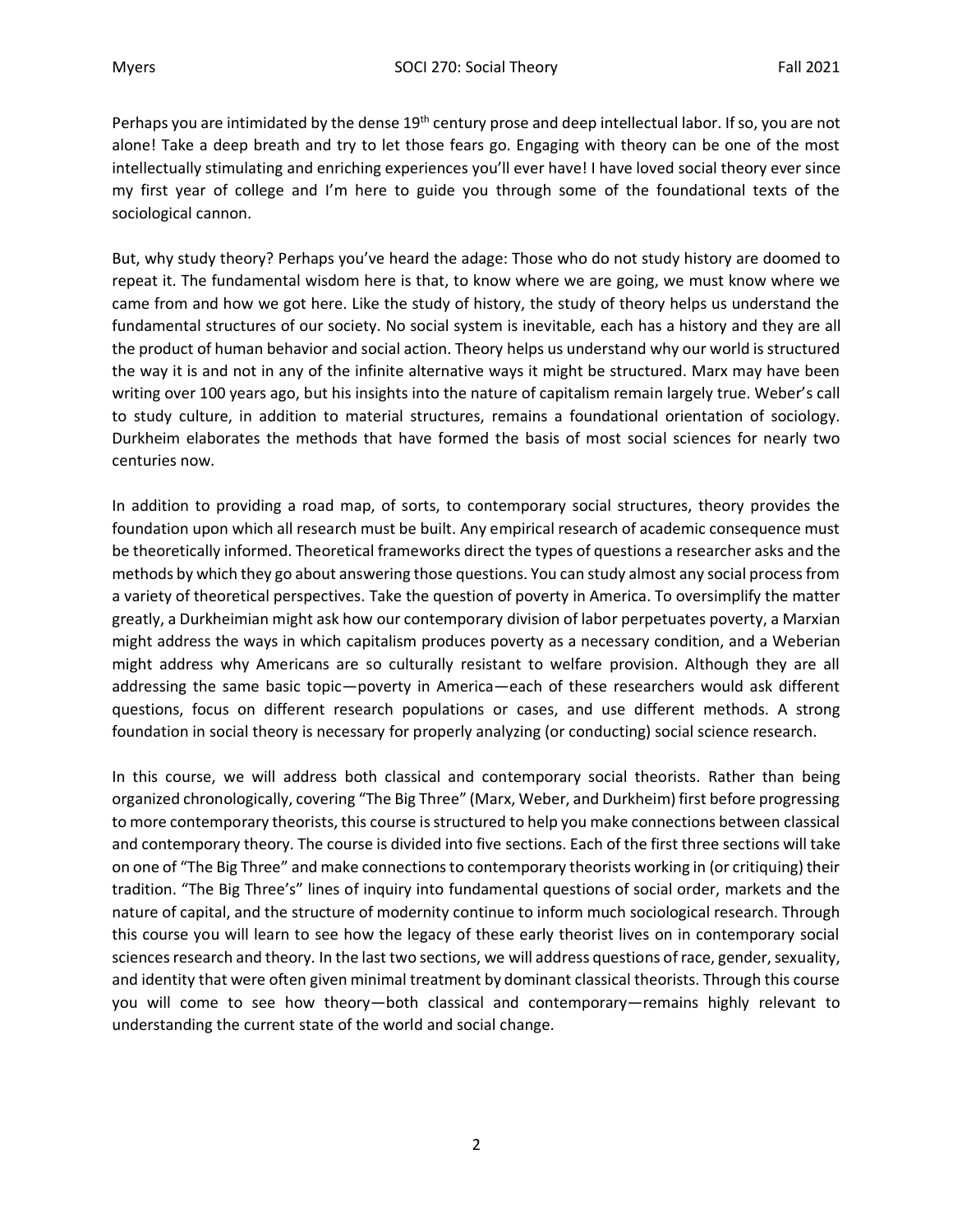### **COURSE** ASSIGNMENTS **AND GRADING**

*The grade you earn reflects your demonstrated understanding of the material, as well as the level of commitment you bring to showing up for in class discussions and activities*. There will be five take-home exams over the course of the semester. Each of these exams will ask you to apply and integrate the theoretical perspective covered in the preceding section. Additionally, your engagement (as measured by in-class participation and assignments) will be evaluated over the course of the semester.

You should come to class having already completed all assigned readings and ready to talk about ideas, often ideas you don't understand fully. Theory is difficult and I don't expect any of you to achieve total mastery of the theories, rather, in this course, your *effort* to engage with the material is crucial.

| Total Points Possible          | 660.0 points (100%) |
|--------------------------------|---------------------|
| Engagement                     | 260.0 points (40%)  |
| <b>Attendance</b>              | 25.0 points<br>(3%) |
| <b>Discussion Leading</b>      | 15.0 points (2%)    |
| <b>Group Discussion</b>        | 180.0 points (27%)  |
| <b>Homework</b>                | 40.0 points<br>(6%) |
|                                |                     |
| <b>Exams (drop the lowest)</b> | (60%)<br>400.points |
| Take-Home Exam 1               | 100.0 points (15%)  |
| Take-Home Exam 2               | 100.0 points (15%)  |
| Take-Home Exam 3               | 100.0 points (15%)  |
| Take-Home Exam 4               | 100.0 points (15%)  |
| Take-Home Exam 5               | 100.0 points (15%)  |

### **Engagement**

Student-engaged learning is both more effective and more enjoyable than a full lecture format. While I will elaborate on the readings and present new information to you through lecture, I will also expect you to participate in the class through open discussion and in-class activities. I will pose questions or exercises for you to address in preparation for class and you will engage in group discussion during Wednesday classes to develop your shared understanding of the course concepts. Groups will be 3-4 people and each student will act as discussant for their group 3 times over the course of the term. You will also have the opportunity to pose questions and request clarification online before class and during class meetings. All of these activities will count toward your engagement grade.

### **Attendance**

Attendance will be checked at the beginning of each class session via sing in sheet (or Zoom poll if we are remote). The sign-in sheet / poll will be available for the first five minutes of class and you will need to respond with your name to be marked present. If you arrive late you will need to check in at the end of class to be marked present. There are 28 class meetings. I only require 25 points for full credit in Attendance. This gives you three "no questions asked" days. Use them wisely to accommodate life's challenges or attend all 28 and earn the extra credit, your call. This means, unless you are encountering major challenges, crisis, etc. or you have exceeded your 3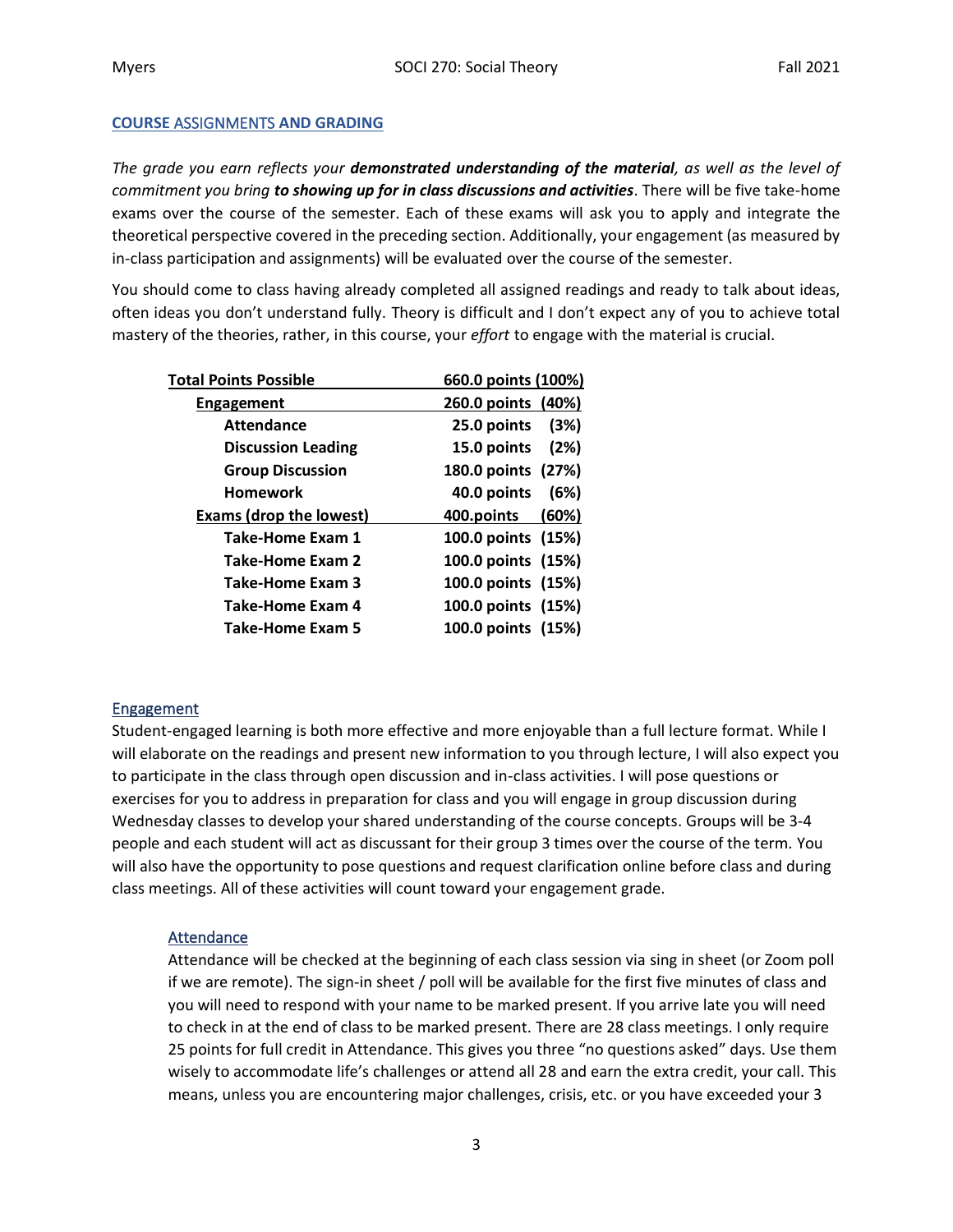absences already, you don't need to explain to me why you are absent, that's why it's "no questions asked." You are adults and I trust you to manage your own life.

### **Homework**

At the beginning of the term, you will need to complete a *Syllabus Quiz* and submit a *Learning Plan*. Thereafter, each Monday I will give you a *"Jottings" Exercise,* a prompt for watching the assigned episode(s) from *Wild, Wild Country*. By this I mean I will tell you which theoretical concepts you would be looking for in the episode(s). You should simply create a document in which you "jot" down the timestamp and a brief descript of each example you identify (eg. "Episode 1 – 0:22:30 – Weber Charismatic Domination – Niren discusses why he joined …"). *You will submit your list of jottings on Blackboard by 11:59 pm on Tuesday* so that you are prepared for the Group Discussion on this same topic during Wednesday class. There will be 12 homework exercises across the course of the term.

### **Group** Discussions **& Discussant**

Each Wednesday I will set aside time for you to meet for Group Discussion. During Group Discussion you will compare notes and discuss your "jottings" based on the week's prompt. Each week a group member will act as "Discussant." Each group member must do so at least 3 times over the course of the term. If there is an unclaimed Discussant role (or someone must step up if a classmate is absent), extra Discussant work will count as extra credit.

The Discussant will record the names of all members present and their level on engagement, as well as brief notes on what was discussed on the form provided on Blackboard. **Discussant forms must be submitted by NOON on the following Thursday**. The Discussant will also compile the group's jottings and post the compiled jottings to the class wiki, where all class members will be welcome to view them at any **time. These discussions and documents are meant to help you prepare for the take-home exams. You will be permitted to use these notes (as well as any notes you take for yourself) when you are working on your exams, so it's in everyone's best interest to make them as detailed as possible**. There will be 12 Group Discussions over the course of the term.

### Exams

### **Take-Home** Exams

Following the organization of our readings, the course will be divided into five sections. *You will have five take-home exams over the course of the semester*, each addressing the preceding section. While this may seem like a lot, this is actually intended to lower the stakes of each of these exams. To further reduce any test-taking anxiety and allow you to produce your best work, *all of these exams are open book and open note, and you will have four days in which to complete each one***. However, YOUR WORK SHOULD BE YOUR OWN.** These are take-home exams, so I must rely on you to conform to an honor code and the USC standards of academic integrity. *Additionally, you will also be permitted to drop your lowest exam score* (this is why Exams are worth only 400 points even though there are five 100-point exam).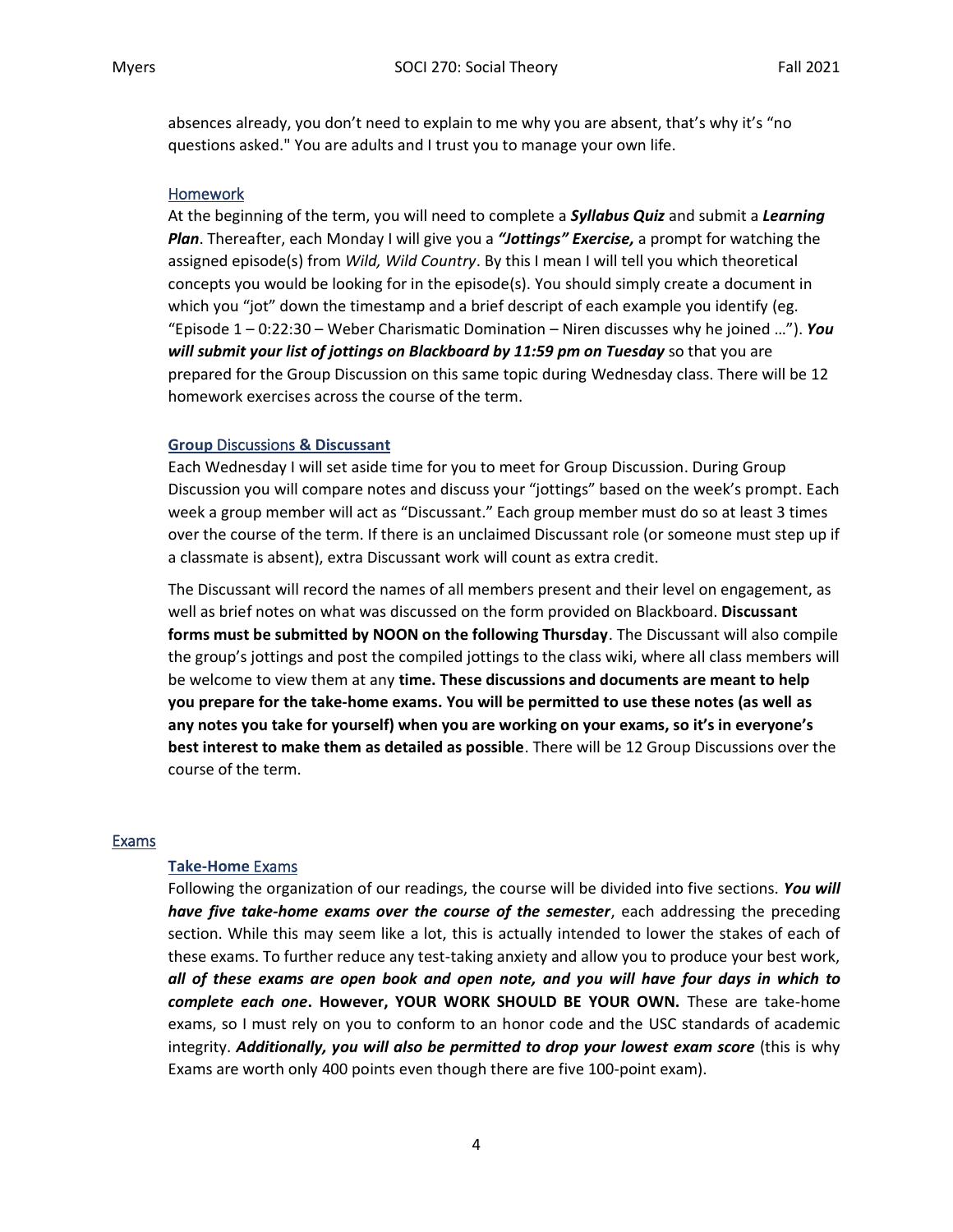*Each exam will be released to you through the course website on a Wednesday and you will have until midnight on the following Sunday to submit your answers*. The exams will be comprised of several short essay questions. In writing these exam essays you should focus on demonstrating a deep analytical command of the readings identified in the question. Extra points may be awarded for making relevant connections to other course readings. Many questions will ask you to draw on *Wild, Wild Country* as examples. Exam dates are as follows:

- Take-Home Exam 1: released 9/22, due 9/26 by 11:59 pm
- Take-Home Exam 2: released 10/6, due 10/10 by 11:59 pm
- Take-Home Exam 3: released 10/27, due 10/31 by 11:59 pm
- Take-Home Exam 4: released 11/10, due 11/4 by 11:59 pm
- Take-Home Exam 5: released 12/1, due 12/13 by 4:00 pm

Because these exams are take-home, open book, open note, and allow over 96 hours for completion, I am unlikely to accommodate any requests for rescheduling or additional accommodations. If you anticipate a scheduling conflict or feel that you should be entitled to accommodations, speak to me as soon as possible to discuss your options. I am committed to providing an inclusive and empowering classroom, so I will accommodate any reasonable request.

# **COURSE POLICIES**

### What You Can Expect of Me

- I will treat all students with respect.
- I will foster a safe space for students to engage with the material.
- I will make my expectations for the class clear throughout the semester.
- I will post all materials and PowerPoint slides on Blackboard weekly.

# What I Expect of You

- *Treat all members of the class with respect.* 
	- a. *This means that all class members will refrain from employing hateful or oppressive language or rhetoric*, including but not limited to racist, sexist, ableist, homophobic, or transphobic statements. The first time a class member makes an oppressive or marginalizing statement, they will be "called in," meaning that they will be given a brief explanation of why their language is problematic and offered the opportunity to make a correction and, if appropriate, and apology. The second time the same class member makes an oppressive or marginalizing statement, they may be "called out," meaning they will be told directly, "that is racist/sexist/etc." and they will be expected to correct themselves and, if appropriate, apologize. Class members who refuse to discontinue or correct hateful or oppressive language or rhetoric will be removed from the class session and may be dropped from the course at the instructor's discretion.
	- b. *This also means respecting others by using their chosen names, pronouns, and gendered address correctly*. You are welcome to share your name and pronouns (or not). If you're unsure, ask, or try reworking the sentence without assuming gender.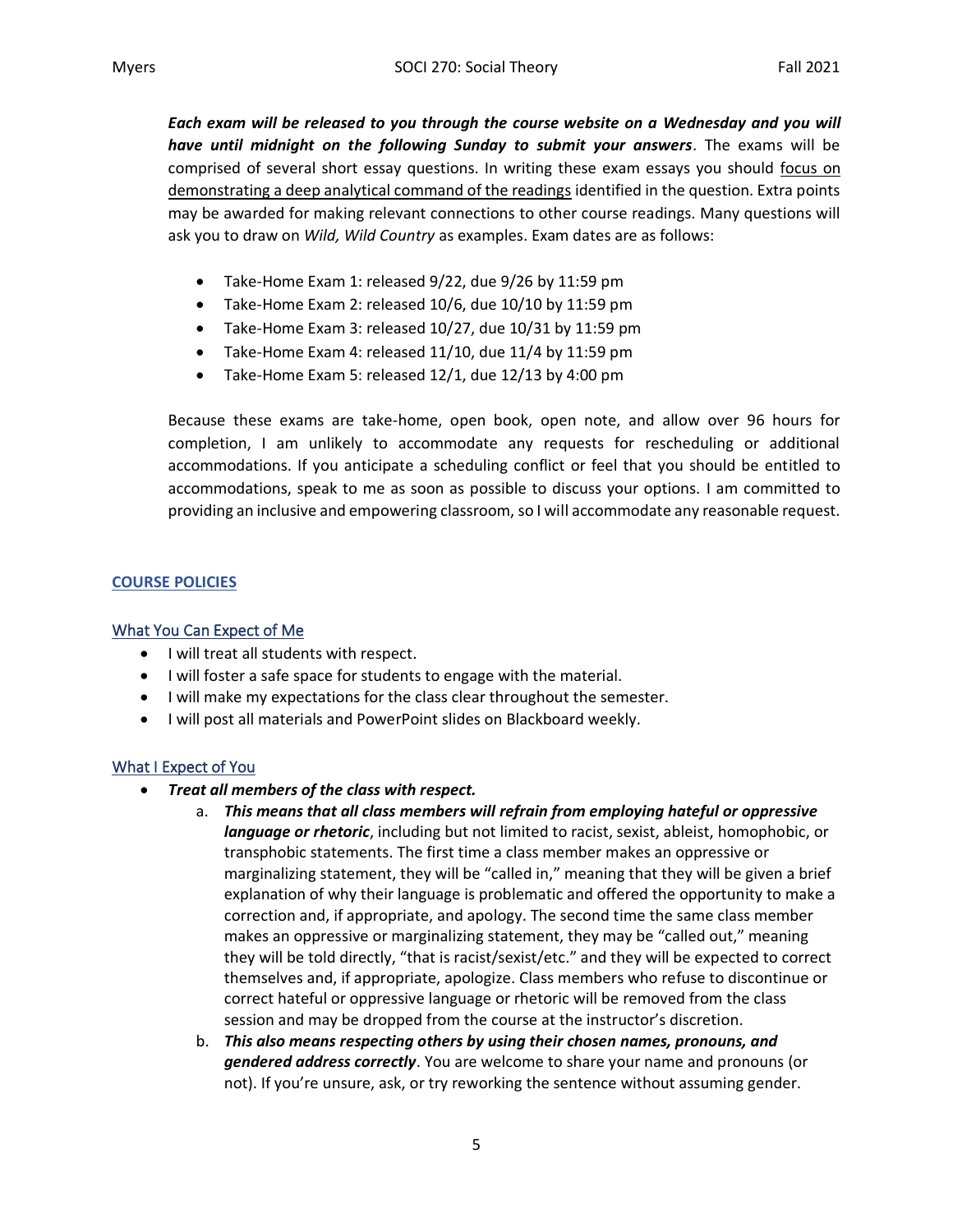- c. *This means respecting me as well. Using gender-neutral language and the correct pronouns (they/them) when referring to me is a critical part of civil behavior*. If you are struggling with gender-neutral pronouns, you can simply use my name instead. You may call me Dr. Myers, Professor Myers, or Kit. Please do not use "sir" or "ma'am" with me, if you need a term of respect you may use "Professor," "Doctor," "Prof," or "Doc."
- *Check your email and the course website site daily for messages and assignments*.
- *Complete all readings and course assignments before the start of class*. I will teach each class under the assumption that all students are prepared to discuss the material.
- *If you begin to feel you are falling behind or are having trouble with the material, please come see me – that's what I'm here for!* I am a strong believer in justice, equity, inclusion, and accessibility. If you are struggling, let me know and we'll figure it out.

# Late Work Policy:

Almost every graded item in this course is tied directly to the schedule. Therefore, **it is essential that you do your very best to meet all deadlines**.

However, life does happen, and I want to make allowances for that. Consequently, *I will offer alternative options for students experiencing challenging or extenuating circumstances*. Given the challenging nature of the present situation, I anticipate that accommodations will have to be made on a case-by-case basis, so just come to me if you're encountering challenges.

If you anticipate conflicts with course meetings or deadlines (e.g. due to religious observances, travel for athletics or other school sponsored activities, etc.) please speak to me IN ADVANCE. The more advanced warning you give me, the more time we have to work together to find a solution. I do, however, understand that unforeseen emergencies do happen. *If a medical or family emergency occurs, please contact me as soon as possible (after the emergency has been resolved) and we will arrange an alternative learning plan that meets your needs*.

# Communication Policy:

The best way to reach me is via email. **Always put the course number (e.g. SOCI 270) in the email subject line and also include a brief description of the contents (e.g. "SOCI 350 – Question about the reading").** In general, I will respond to all emails within 24 hours (please allow up to 48 hours over weekends and holidays). If you have not received a response within 48 hours, please send me a follow up email. Last minute questions sent via email before due dates may not be answered in time (especially ones that are sent late at night), so *ask questions well in advance of course deadlines*. Always check the syllabus and the Blackboard site before emailing me, as answers to many questions are often to be found in those resources.

# Synchronous Session Recording Notice

If I must teach remotely or include hybrid instruction for students attending remotely, I will have to record the Zoom session of the class to ensure accessibility to ill and quarantined students. I will make these recordings available to all students as a resource. Please remember that these are "sensitive" recordings, as they show you and your classmates engaged in learning, so please do not share them outside of the class. (Additionally, USC policy prohibits sharing any course recordings or other content.)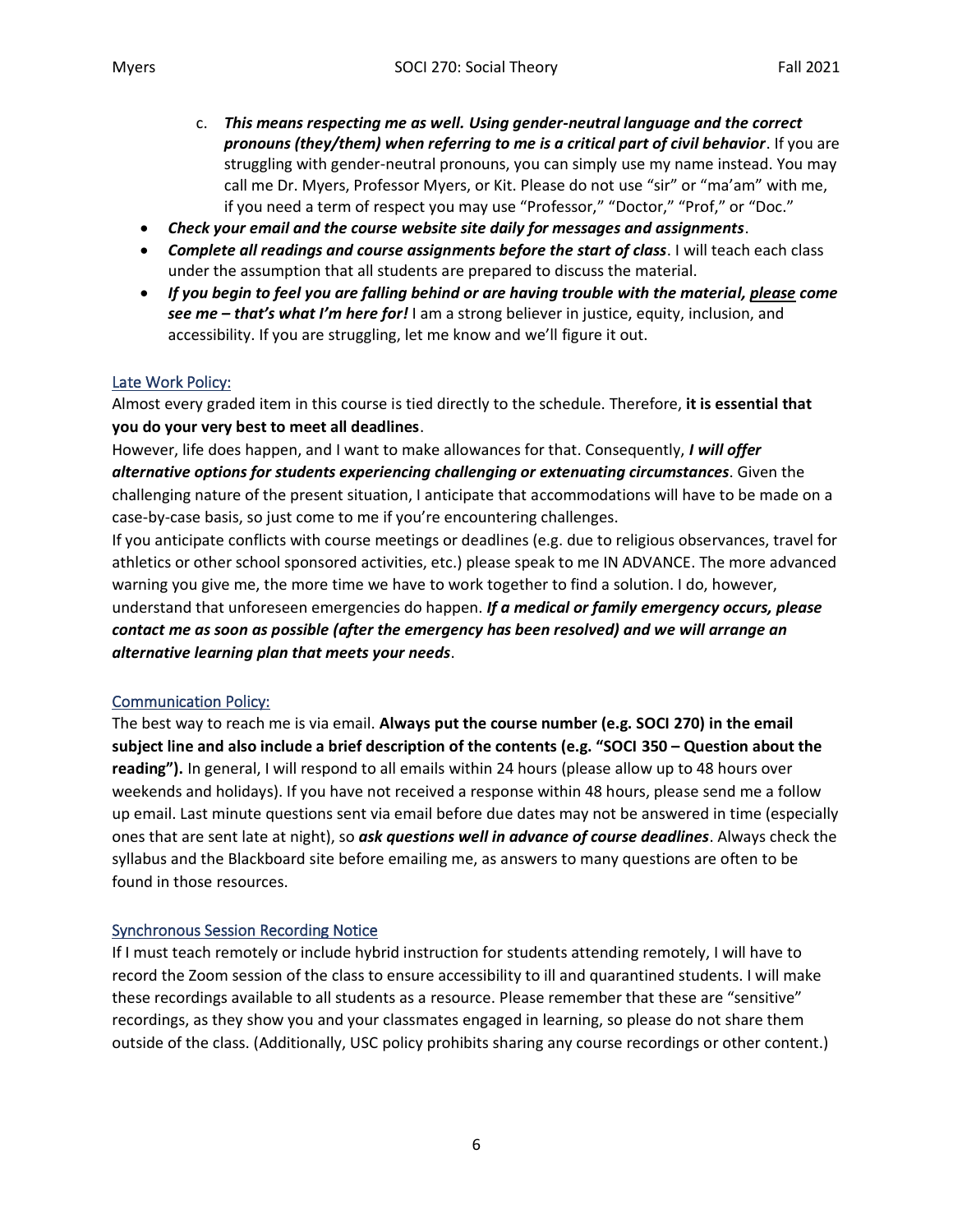# Course Expectations and Academic Integrity (or the recipe for academic success):

# 1. *Complete all reading assignments and come to class prepared.*

It is important that you keep up on the reading and do not fall behind. Read *before* you come to class. Read thoroughly, preferably taking notes while you read. Please bring your readings and notes with you to class when we are due to discuss them.

# 2. *Attend class regularly and arrive on time.*

Our in person meetings (or synchronous Zoom sessions) will be your best opportunities to ask me questions and engage with your classmates, so please do your best to attend. Arriving in the classroom or Zoom room on time (ideally a minute or two early) will allow us to make the best use of our limited time.

### 3. *Respectfully engage in classroom discussion and other activities.*

Learning is about stepping outside of our comfort zones and exposing ourselves to new ideas. This may be uncomfortable at times. For this reason, beyond basic civility, it is necessary that you all help to cultivate a safe and supportive learning environment by engaging in a respectful manner at all times. Any student who uses disrespectful, inappropriate, or intolerant language or attacks another discussant will be asked to leave the classroom. All learning spaces—online and in-person—are intended for the cultivation of critical thinking. You should reflect on what you say (and the assumptions that may underpin it) before you speak. Active listening is also an important part of fostering classroom discussion. Don't interrupt your classmates when they are speaking. Listen to what they say with an open mind. If their comments spark thoughts, questions, or critiques, write those down and feel free to bring them up (always in a respectful manner) when your classmate is done speaking. Aim to contribute, but not to dominate.

### 4. *If you must attend remotely, follow appropriate Zoom etiquette.*

- a. If at all possible, wear headphones while attending synchronous sessions.
- b. Attend synchronous sessions from a quiet location with strong internet signal.
- c. Place yourself on audio mute and only unmute when you are speaking (and remember to re-mute when you're done!)
- d. Use the "raise hand" function to signal your intention to speak.
- e. Make sure that anything that enters your video (or your audio) is appropriate to the classroom (don't aim your camera at your bar, don't leave the game on in the background, do tell your roommates to keep their smoking offscreen, etc.)
- f. It helps boost everyone's morale to see other people's faces, so if you can, please do turn your video on. However, if you feel unsafe or uncomfortable doing so, you may keep your video off without penalty.

# 5. *DON'T SPREAD COVID-19!*

You are required to wear a mask at all times when we meet in person. Should this move remote, you will not required to wear a mask while attending virtual sessions. However, I must remind you to wear a mask any time you leave your room, especially when staying in one space with a number of other people for a prolonged period of time (e.g. classrooms, Commons, etc.). Wear your mask correctly! That means OVER YOUR NOSE AND MOUTH. Do not remove your mask to talk to people, cough, sneeze, yawn, etc. These are exactly the times you need to be wearing your mask most! Wash your mask regularly. It's best to have multiple reusable cloth masks, so that you can cycle them out, even over the course of the day. Wear a mask even if you're fully vaccinated! Vaccinated people can still carry and transmit COVID to unvaccinated people like children and those with conditions that prevent vaccination.

# 6. *IF YOU ARE SICK, STAY HOME!*

Monitor your temperature daily. If your temperature is higher than usual, contact Health Services and professors for guidance. If you have a temperature of 100.4 or higher or other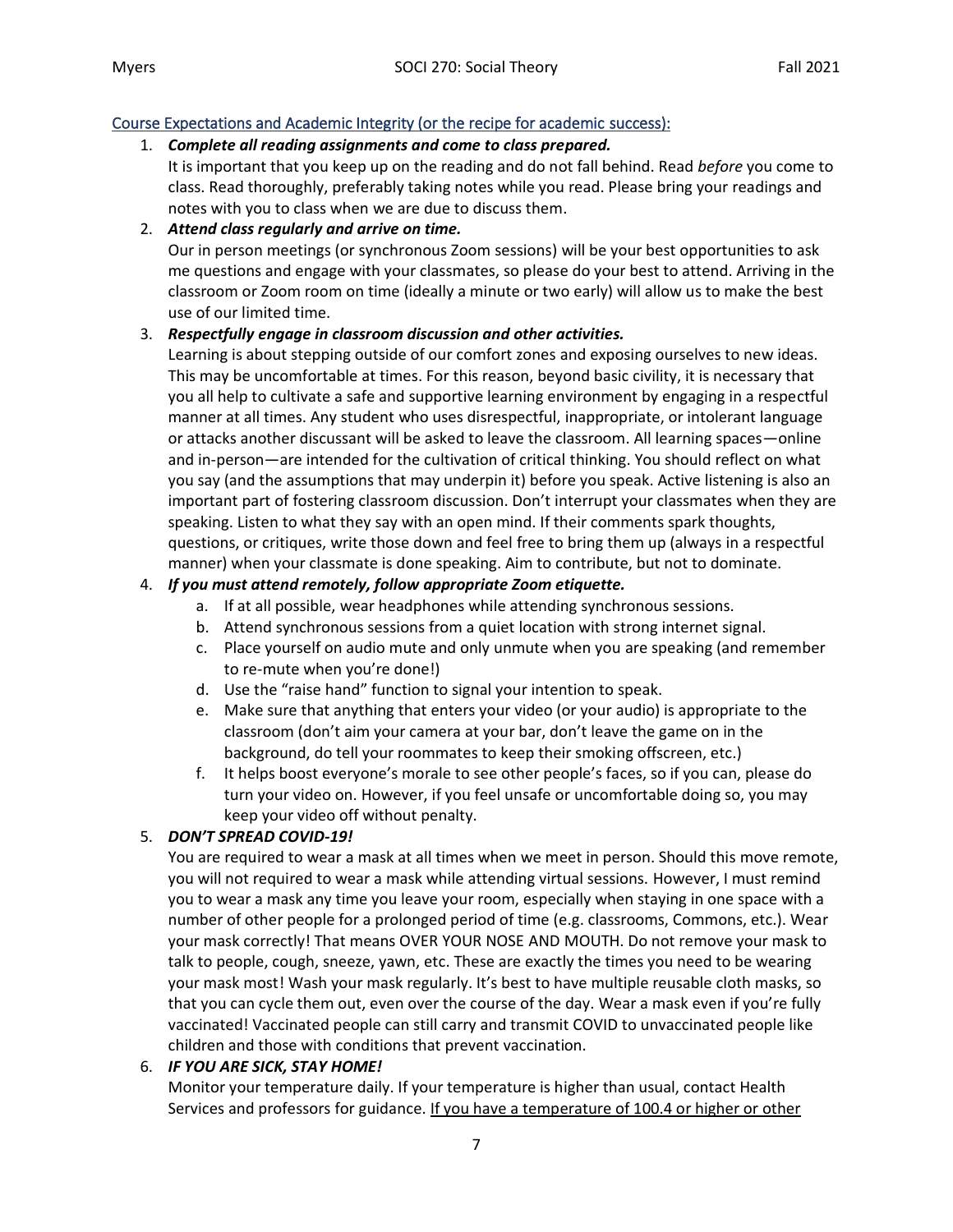coronavirus symptoms, don't go to class or any public area on campus. Call Health Services IMMEDIATELY. Do keep up with all readings, assignments, and deadlines, if at all possible. **If you or someone you take care of becomes ill and you need accommodation on deadlines, please contact me as soon as possible to discuss alternative grading structures**.

### 7. *Adhere to USC's standards of academic integrity and use your resources*:

a. The USC Code of Academic Conduct defines plagiarism as "presenting someone else's ideas as your own, either verbatim or recast in your own words – is a serious academic offense with serious consequences." Please familiarize yourself with the discussion of plagiarism in SCampus in Part B, Section 11, "Behavior Violating University Standards." Other forms of academic dishonesty are equally unacceptable. See additional information in SCampus and university policies on scientific misconduct.

#### *8. Use your resources!*

#### a. **Counseling and Mental Health**

phone number (213) 740-9355

On call 24/7 Free and confidential mental health treatment for students, including short-term psychotherapy, group counseling, stress fitness workshops, and crisis intervention.

b. **National Suicide Prevention Lifeline** 

Phone number 1 (800) 273-8255 On call 24/7

Free and confidential emotional support to people in suicidal crisis or emotional distress 24 hours a day, 7 days a week.

#### c. **Relationship and Sexual Violence Prevention Services (RSVP)**  Phone Number (213) 740-9355(WELL), press "0" after hours

On call 24/7

Free and confidential therapy services, workshops, and training for situations related to gender-based harm. d. **USC Office of Equity, Equal Opportunity, and Title IX** 

Phone number (213) 740-5086

Title IX Office (213) 821-8298

Information about how to get help or help someone affected by harassment or discrimination, rights of protected classes, reporting options, and additional resources for students, faculty, staff, visitors, and applicants.

#### e. **Reporting Incidents of Bias or Harassment**

Phone number (213) 740-5086 or (213) 821-8298 Avenue to report incidents of bias, hate crimes, and microaggressions to the Office of Equity, Equal Opportunity, and Title

#### IX for appropriate investigation, supportive measures, and response.

### f. **The Office of Disability Services and Programs**

Phone number (213) 740-0776

Support and accommodations for students with disabilities. Services include assistance in providing readers/notetakers/interpreters, special accommodations for test taking needs, assistance with architectural barriers, assistive technology, and support for individual needs.

### g. **USC Campus Support and Intervention**

Phone number (213) 821-4710 Assists students and families in resolving complex personal, financial, and academic issues adversely affecting their success as a student.

#### h. **Diversity at USC**

Phone number (213) 740-2101

Information on events, programs and training, the Provost's Diversity and Inclusion Council, Diversity Liaisons for each academic school, chronology, participation, and various resources for students.

#### i. **USC Emergency**

UPC phone number (213) 740-4321 HSC phone number (323) 442-1000 On call 24/7

Emergency assistance and avenue to report a crime. Latest updates regarding safety, including ways in which instruction will be continued if an officially declared emergency makes travel to campus infeasible.

#### **j. USC Department of Public Safety**

UPC phone number (213) 740-6000 HSC phone number (323) 442-1200 On call 24/7 Non-emergency assistance or information.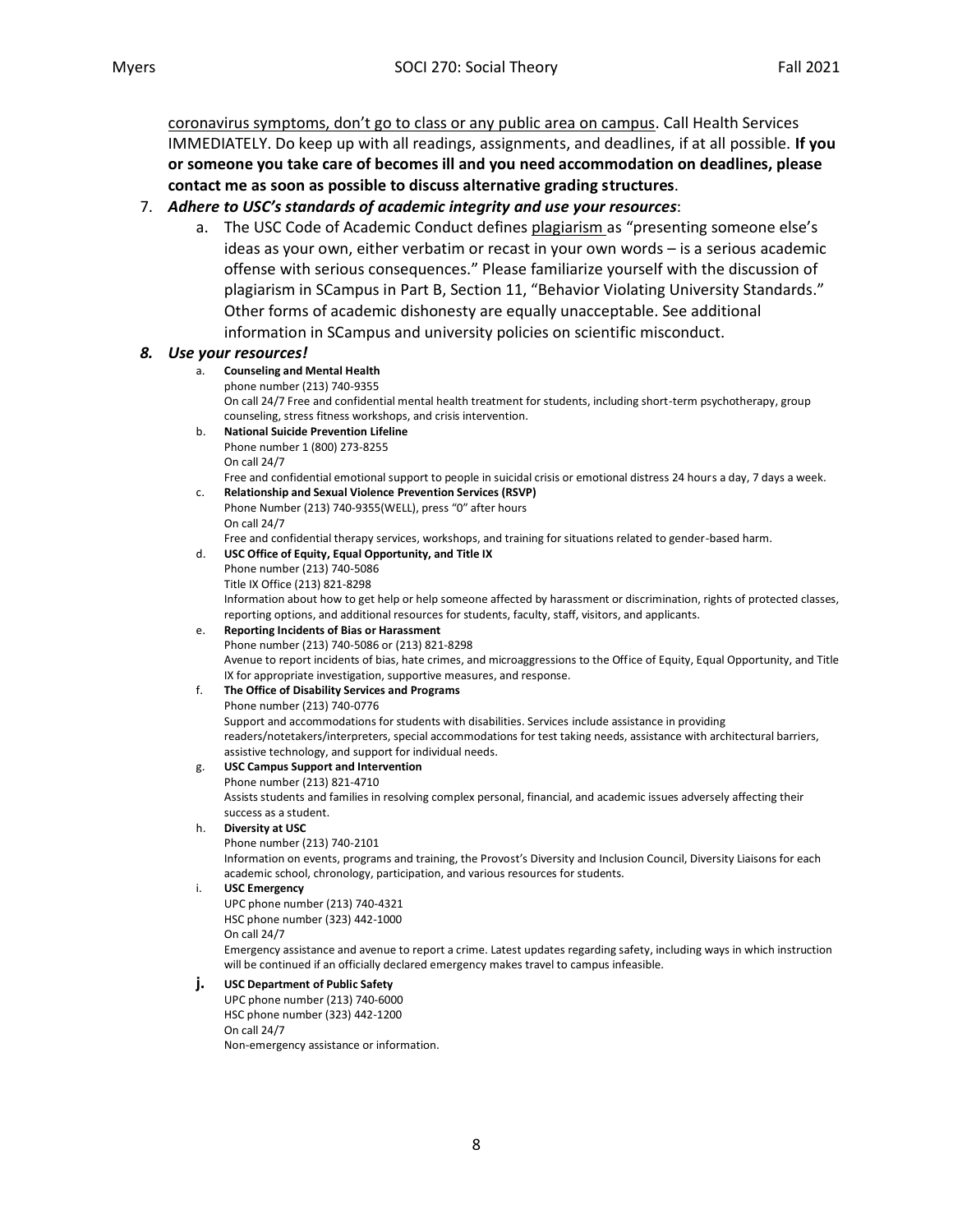# Course Schedule

# **Week 1: Introductions**

*Monday, August 23rd*

- **IN CLASS:**
	- o Getting to know one another and the course
	- o What is Theory?

*Wednesday, August 25th*

- **IN CLASS:**
	- o Four Dominant Theoretical Frameworks
- **HOMEWORK**:
	- o Complete *Basic Information Survey* by 11:59pm on 8/27
	- o Complete *Syllabus Quiz* by 11:59pm on 8/27

### **Week 2: Introductions Continued**

*Monday, August 30th*

- Putting Social Theory in Historical Context
- **IN CLASS**:
	- o Sign up for Discussant
- **HOMEWORK**:
	- $\circ$  EX 1: Using the template provided, create a timeline of the key historical moments of the 20th century that might have contributed to the formation of the Rajneesh Cult.

### *Wednesday, September 1st*

- Introductions to *Wild, Wild Country* (Oregon, 70s cults, and other strange things)
- **IN CLASS**:
	- o DG 1: Discuss historical antecedents to *Wild, Wild Country*
- **HOMEWORK**:
	- o Complete *Learning Plan* by 11:59pm on 9/3

### **Week 3: Labor Day, Addressing Ableism, and AMA**

*Monday, September 6th*

- **LABOR DAY – NO CLASS MEETING**
- **Consider binging Wild, Wild Country just to get a sense of where we're going**

*Wednesday, September 8th* 

- **IN CLASS:** Addressing personal bias and ableist language in relation to *Wild, Wild Country*
- **READINGS:**
	- o Consider getting a jump start on the readings for next week

### **Section I: Durkheim and Social Order**

### **Week 4: Durkheim and Social (Dis)Order**

*Monday, September 13th*

- **READINGS:**
	- o STR: Section 1 Intro + Durkheim, "The Division of Labor in Society"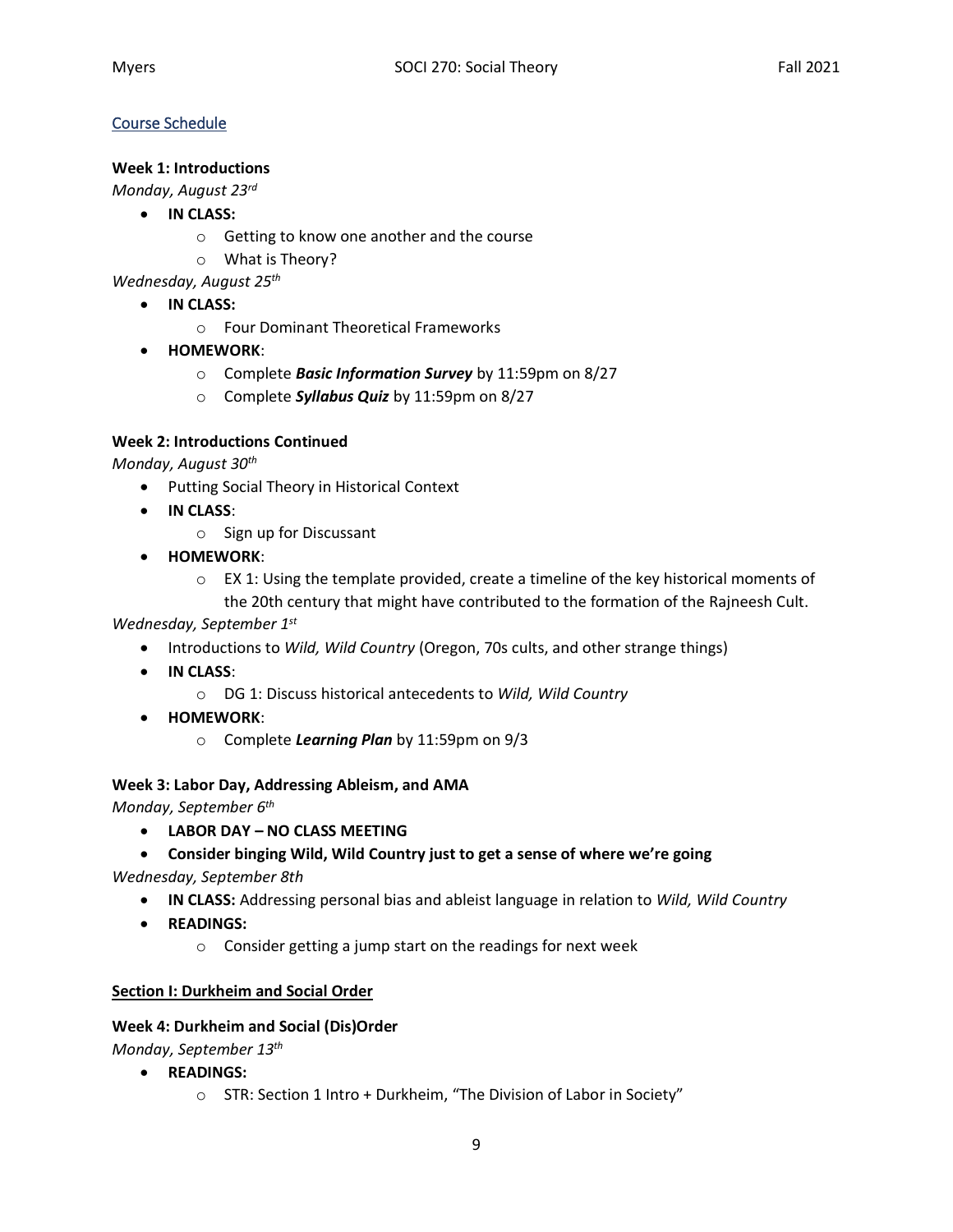### • **HOMEWORK**:

o EX 2: Jottings on division of labor, solidarity, anomie, collective effervescence, religious forms, and/or any other Durkheimian concepts you notice in Episode(s) 1 and/or 2.

*Wednesday, September15th*

- **READINGS:**
	- o STR: Durkheim, "Suicide"
	- o "Here's How Winning the Lottery Makes You Miserable" [on Blackboard]
- **IN CLASS**:
	- o DG 2: Discuss Durkheimian concepts in Episodes 1 and 2, with particular attention to anomie, the division of labor, and forms of solidarity.

# **Week 5: Contemporary Takes of Social Order**

*Monday, September 20th*

- **READINGS:**
	- o STR: Garfinkle, "Studies in Ethnomethodology" + Latour, "Mixing Humans and Nonhumans Together: The Sociology of a Door-Closer"
- **HOMEWORK**:
	- $\circ$  EX 3: Jottings on human and non-human actors and any other relevant theoretical concepts you notice in Episode(s) 3 and/or 4.

# *Wednesday, September 22nd*

- **READINGS:**
	- o STR: Berger & Luckman, "The Social Construction of Reality"
- **IN CLASS**:
	- o DG 3: Discuss the human and non-human actors in Episodes 3 and 4. Attempt to assemble an Actor-Network chart as a group.
- **EXAM:**
	- o Take-Home Exam 1 Released (DUE: on Bb by Sunday 9/26 @ 11:59 pm)

# **Section II: Marx and Networks of Capital**

# **Week 6: Marx & Networks Capital**

*Monday, September 27th*

- **READINGS:**
	- o STR: Section 2 Intro + Marx & Engels, "The German Ideology"
- **HOMEWORK**:
	- $\circ$  EX 4: Jottings on modes of production, the material base, the (non-)alienation of labor, and/or any other Marxist theoretical concepts you notice in Episode(s) 2 and/or 3.

*Wednesday, September 29th*

- **READINGS:**
	- o STR: Marx & Engels, "Manifesto of the Communist Party" + Marx, "Capital" + "Economic and Philosophic Manuscripts of 1844"
- **IN CLASS**:
	- $\circ$  DG 4: Discuss modes of production, the material base, capital and capitalism, the alienation of labor, and any other relevant theoretical concepts in Episode(s) 2 and 3.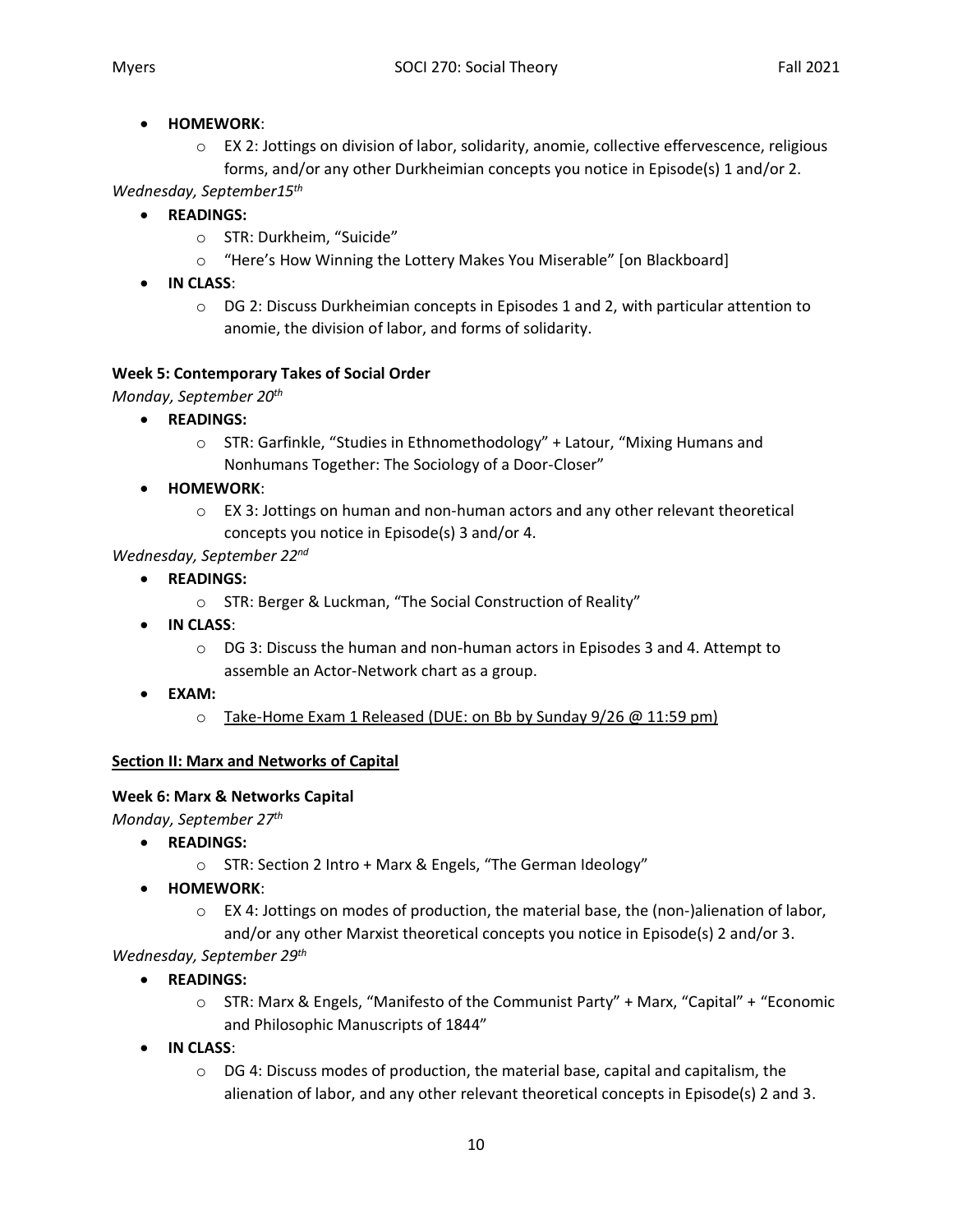### **Week 7: Global Networks of Capital / Forms of Capital**

*Monday, October 4th*

- **READINGS:**
	- o STR: Wallerstein, "The Rise and Future Demise of the World Capitalist System" + Castells, "Materials for an Exploratory Theory of the Network Society"
- **HOMEWORK**:
	- o EX 5: Jottings on network society, considering whether and how the commune functions as an "alternative network," and/or other theoretical concepts relating to network society, globalization, or global markets that you notice in Episode(s) 2 and/or 3.

### *Wednesday, October 6th*

- **READINGS:**
	- o STR: Bourdieu, "The Forms of Capital" + "Distinction" (pages 184-215)
- **IN CLASS**:
	- o DG 5: Discuss globalism, global markets, capitalism, and any other relevant theoretical concepts in Episode(s) 2 and 3.
- Take-Home Exam 2 Released (DUE: on Bb by Sunday 10/10 @ 11:59 pm)

### **Section III: Weber and Modernity**

### **Week 8: Weber and Modernity**

*Monday, October 11th*

- **READINGS:**
	- o STR: Section 3 Intro + Weber, "Basic Sociological Terms"
- **HOMEWORK**:
	- o EX 6: Jottings on "ideological" (values-based) dynamics and any other Weberian theoretical concepts you notice in Episode(s) 2, 3, and/or 4. Attempt to create a Weberian "typology" of "ideal types" various actors mobilize. For example, the Rajneeshis and the "locals" each function with ideal types about who the Rajneeshis are (peace lovers seeking enlightenment or dangerous deranged cult members?), what America is or should be (multicultural and inclusive or white and Christian?), what freedom of religion means, what the role of the state should be, etc. Ask yourself questions like "how would the locals describe what it "means" to be American vs how the Rajneeshis would describe it?" What kind of ideal types do the Rajneeshis align the Baghwan with vs the ideal types that the "locals" associate him with?

# *Wednesday, October 13th*

- **READINGS:**
	- o STR: Weber, "The Protestant Ethic and the Spirit of Capitalism"
- **IN CLASS**:
	- $\circ$  DG 6: Discuss the role of the "material" (capital) and the "ideological" (values), and any other relevant theoretical concepts in Episode(s) 1-4.

### **Week 9: Weber and Modernity**

*Monday, October 18th*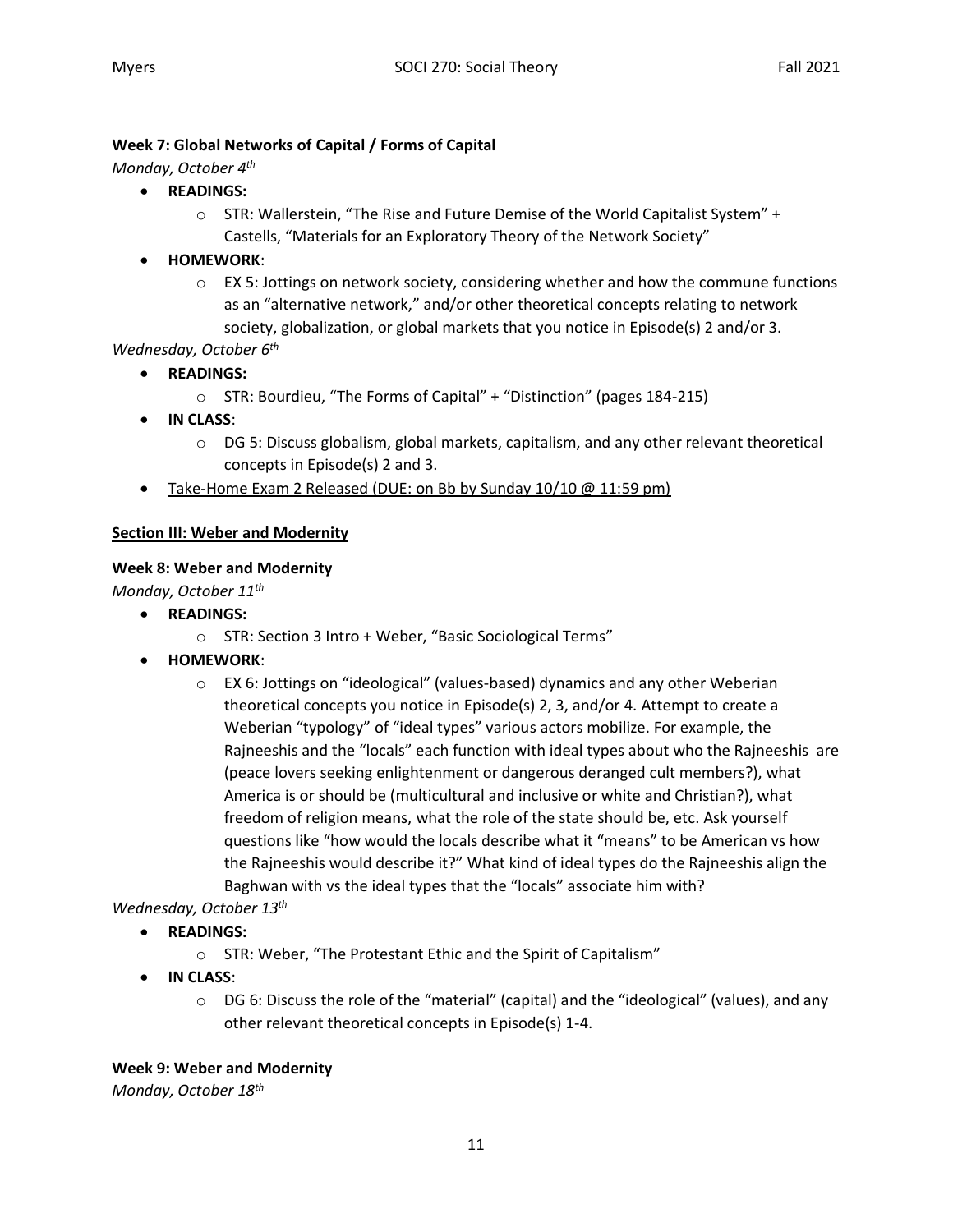- **READINGS:**
	- $\circ$  STR: Weber, "The Types of Legitimate Domination" + "Class, Status, Party"
- **HOMEWORK**:
	- o EX 7: Jottings on "legitimate" forms of domination and any other Weberian theoretical concepts you notice in Episode(s) 2, 3, and/or 4.

*Wednesday, October 20th*

- **READINGS:**
	- o STR: Weber, "Bureaucracy"
- **IN CLASS**:
	- $\circ$  DG 7: Discuss forms of domination and any other relevant theoretical concepts in Episode(s) 1-4.

# **Week 10: Contemporary Takes on Modernity**

*Monday, October 25th*

- **READINGS:**
	- o STR: Foucault, "Discipline and Punish"
- **HOMEWORK**:
	- $\circ$  EX 8: Submit jottings on varying manifestations of discipline and punishment, and any other relevant theoretical concepts you notice in Episode(s) 5 and/or 6.

# *Wednesday, October 27th*

- **READINGS:**
	- o STR: Marcuse, "One-Dimensional Man"
- **IN CLASS**:
	- $\circ$  DG 8: Discuss legal domination, governmentality, discipline and punishment, and any other relevant theoretical concepts in ALL Episodes.
- **EXAM:**
	- o Take-Home Exam 3 Released (DUE: on Bb by Sunday 10/31 @ 11:59 pm)
	- $\circ$  I recognize that this is Halloween weekend and I know we're all hoping for a reall Halloween this year. I ask that you plan in advance so that your exam and festivities can exist harmoniously.

# **Section IV: Critical Perspectives – Race and Gender in Theory**

# **Week 11: Race and Gender in "Transitional" Theory / Contemporary Takes on Race**

*Monday, November 1st*

- **READINGS:**
	- o STR: Section 4 Intro + Du Bois, "The Souls of Black Folk" + de Beauvoir, "The Second Sex"
- **HOMEWORK**:
	- $\circ$  EX 9: Submit jottings on dynamics of "othering" both within Rajneeshpuram and between the Rajneesh and the "locals." Look for examples of certain people or groups being constructed as "a problem," as well as the race and gender and any other relevant theoretical concepts you notice in any/all Episodes.

*Wednesday, November 3rd*

• **READINGS:**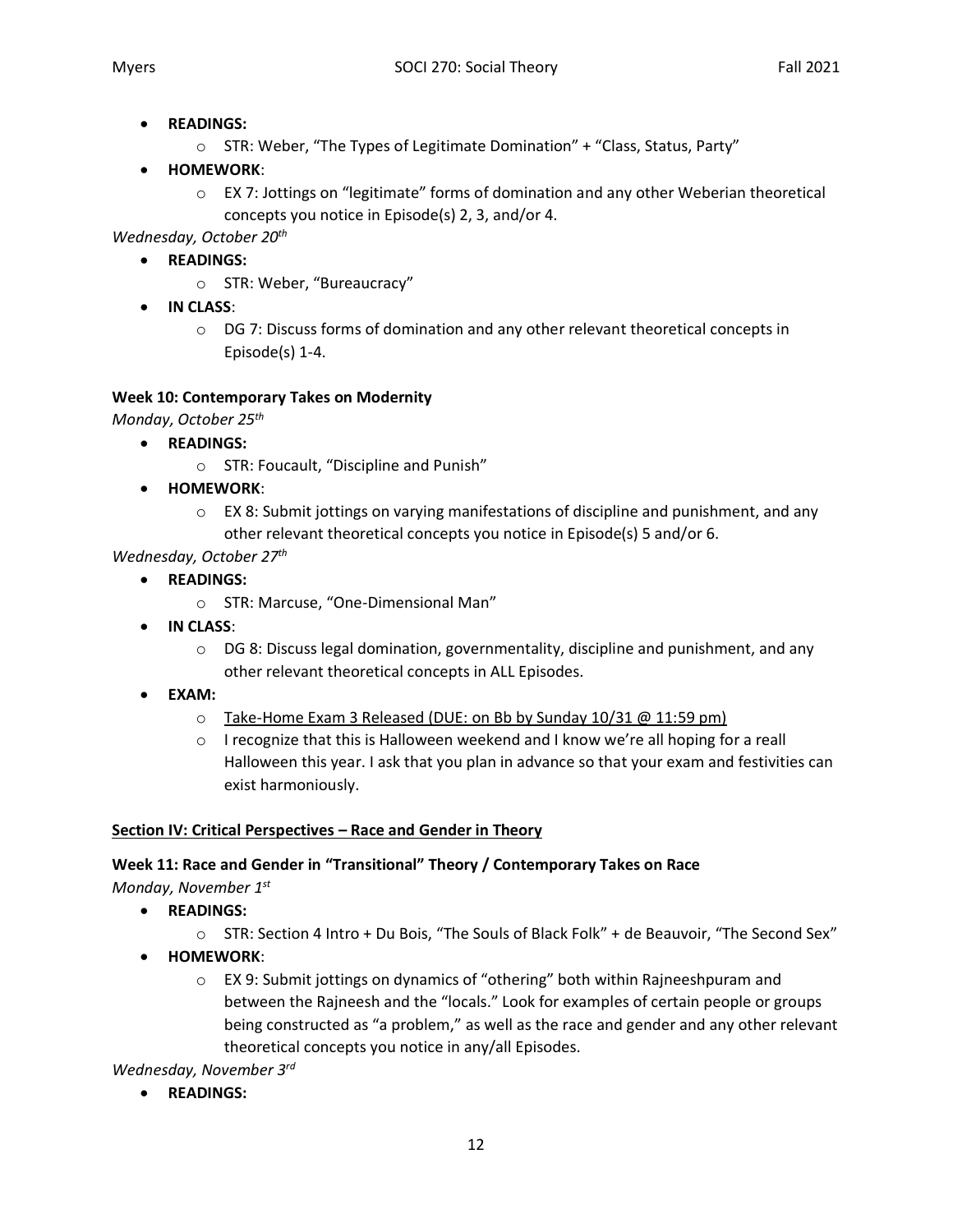- o STR: Omi & Winant, "Racial Formation in the United States"
- **IN CLASS**:
	- $\circ$  DG 9: Discuss dynamics of race, religion, gender, sexuality, and the "othering" of the Rajneesh, as well as any other relevant theoretical concepts in ALL Episodes.

# **Week 12: Standpoint and Black Feminisms / Contemporary Takes on (Post) Colonialism**

*Monday, November 8th*

- **READINGS:**
	- o STR: Smith, "The Conceptual Practices of Power" + Hill Collins, "Black Feminist Thought"
- **HOMEWORK**:
	- $\circ$  EX 10: Submit jottings on racial formation projects in play and any other relevant theoretical concepts you notice in any/all Episodes. Think back to your Weberian ideal type jottings and consider what vision of "America" is each group operating on / promoting / defending? What role does race (including racialized categories like ethnicity, nationality, language, religion, etc.) play in the "projects" (goals, ideals, etc.) being advanced by the "locals" and by the Rajneeshis?

*Wednesday, November 10th*

- **READINGS:**
	- o STR: Fanon, "Black Skin, White Masks" + Said, "Orientalism"
- **IN CLASS**:
	- $\circ$  DG 10: Discuss the racial formation projects in play, as well as any other relevant theoretical concepts in ALL Episodes.
- **EXAM:**
	- o Take-Home Exam 4 Released (DUE: on Bb by Sunday 11/14 @ 11:59 pm)

# **Section V: The Self & Society**

# **Week 13: Bridging Classical and Contemporary Takes on Self & Society**

*Monday, November 15th*

- **READINGS:**
	- o STR: Section 5 Intro + Mead, "Self"
- **HOMEWORK**:
	- $\circ$  EX 11: Submit jottings on the how one might apply Simmel's theory of rural vs. metropolitan life to the conflict between the Antelope "locals" and the Rajneeshis. You can also consider applications of Simmel's concept of "the stranger" to this situation and/or Goffman's "presentation of self" and management of identity (e.g. think about the variation presentation of the Rajneeshis in different times and situations and how that is significant), as well as any other relevant theoretical concepts you notice in any/all Episodes.
- *Wednesday, November 17th*
	- **READINGS:**
		- $\circ$  STR: Simmel, "The Metropolis and Mental Life" + "The Stranger" + Goffman, "The Presentation of Self in Everyday Life"
	- **IN CLASS**: